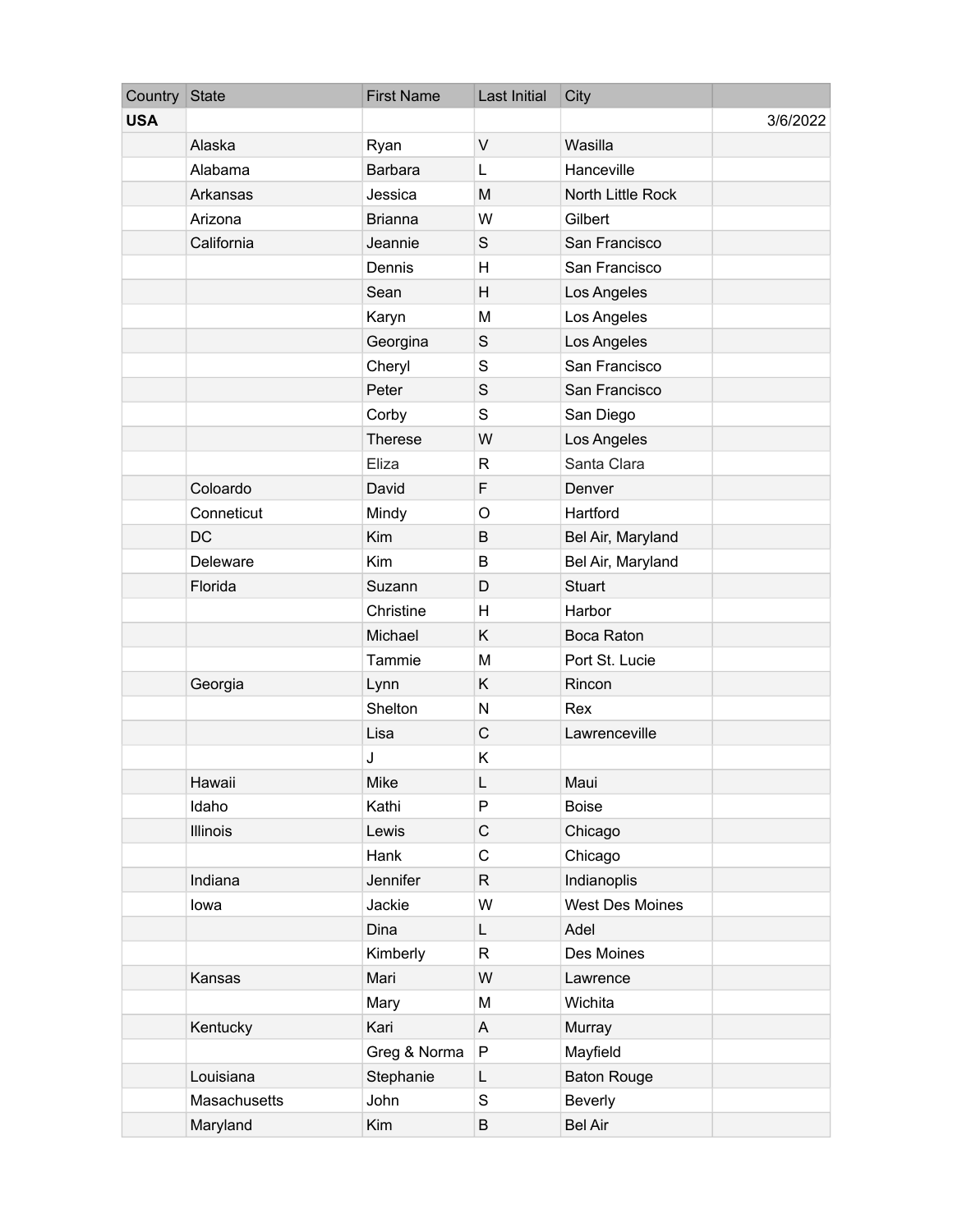| Country | <b>State</b>   | <b>First Name</b> | Last Initial | City                      |  |
|---------|----------------|-------------------|--------------|---------------------------|--|
|         | Maine          | Jeff              | S            | <b>Bridgton</b>           |  |
|         | Minnesota      | <b>Brenda</b>     | L            | Moorehead                 |  |
|         | Michigan       | Doug              | M            | Birmingham                |  |
|         |                | Monika            | A            | Dearborn                  |  |
|         |                | Julie             | C            | Ann Arbor                 |  |
|         | Missouri       | Mary              | B            | Bridgeton                 |  |
|         | Missisippi     | Dr. Casy          | M            | Vicksburg                 |  |
|         |                | <b>Britt</b>      | G            | <b>Brandon</b>            |  |
|         | Montana        | Tammy             | B            | <b>Great Falls</b>        |  |
|         |                | <b>Bobbi</b>      | $\mathbf S$  | Fort Peck                 |  |
|         | North Carolina | Gary              | C            | <b>Pine Knolls Shores</b> |  |
|         | North Dakota   | Renae             | $\mathsf{R}$ | Sioux Falls, SD           |  |
|         | Nebraska       | Patrick           | G            | Waterloo                  |  |
|         | New Hampshire  | Kathryn           | D            | Londonberry               |  |
|         | New Jersey     | Sheila            | Е            | Glen Ridge                |  |
|         |                | <b>Blair</b>      | S            | Glen Ridge                |  |
|         |                | Scott             | S            | Robbinsville              |  |
|         |                | Christopher       | F            | Rockaway                  |  |
|         |                | Martha            | M            | Dover                     |  |
|         |                | <b>Brittany</b>   |              | Clinton                   |  |
|         | New Mexico     | Carol             | S            | Santa Fe                  |  |
|         | Nevada         | Linda             | G            | Carson City               |  |
|         | New York       | Kathy             | $\mathsf C$  | Poestenkill               |  |
|         |                | Michael           | Τ            | Jamestown                 |  |
|         |                | Zach              | L            | <b>New York</b>           |  |
|         |                | Jesse             | D            | Brooklyn                  |  |
|         | Ohio           | Pamela            | J            | Cleveland                 |  |
|         | Oklahoma       | Joshua            | G            | Enid                      |  |
|         | Oregon         | <b>Stacey</b>     | F            | Coos Bay                  |  |
|         |                | Kingsley          | Н            | Eugene                    |  |
|         | Pennsylvania   | Jean              | B            |                           |  |
|         |                | Carol             | P            | Pittsburgh                |  |
|         |                | <b>Rick</b>       | C            | Towanda                   |  |
|         | Rhode Island   | Mindy             | $\circ$      | Hartford, CT              |  |
|         | South Carolina | Cece              | R            | Easley                    |  |
|         |                | Chandler          | H            | Clover                    |  |
|         | South Dakota   | Renae             | R            | Sioux Falls               |  |
|         | Tennesse       | Jim               | $\mathbf S$  | Brentwood                 |  |
|         | Texas          | Tina              | $\mathsf C$  |                           |  |
|         |                | Celyna            | R            | Dallas                    |  |
|         |                | Janet             | W            | Houston                   |  |
|         |                | Elsa              | G            | San Antonio               |  |